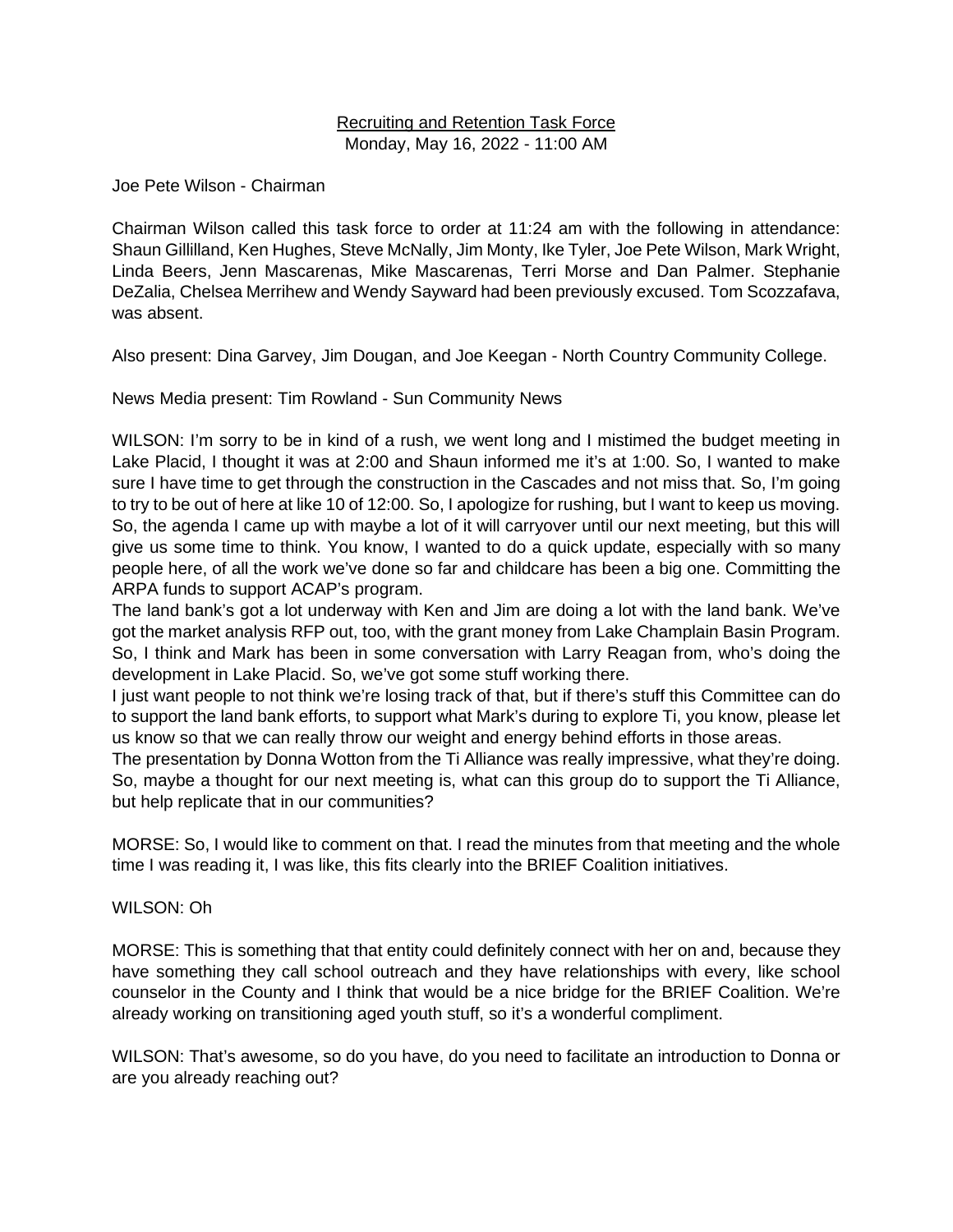MORSE: I would love to have an introduction; I do not know who she is. I have never met her.

WILSON: Mark, do you want to do it? I'm happy to do it, but I know you work closely with Donna. Do you want to introduce Terri and Donna?

WRIGHT: Yeah

WILSON: That's great, that's wonderful and then how do we, that maybe one pathway using BRIEF to help to look for ways to bring that kind of, look for communities that maybe have an organization who can replicate what Ti Alliance is doing. That's wonderful, great and let me know anything I can do to facilitate that, too. And I know, Joe, you've already connected with Donna, as well, to align in any ways that the college can.

MORSE: And we've been wanting to reach out to you, too, Joe.

KEEGAN: Please do.

WILSON: Great, so, you've got that connection, excellent. So, I think that's a way that this Committee can really work, too, is to make these connections and try and replicate these efforts in other parts of the County, so that's great.

Maybe, Ken, I'll slip your update into the status.

HUGHES: Sure

WILSON: If you want to go ahead?

HUGHES: Yeah, very quickly. So, job fair we've decided to punt on holding the job fair this spring, just because of timing. It was too quick and we really want to make a slam dunk out of this, so we're going to look toward the fall. Jim, Holly and Tracy; Holly from DPW, Tracy from DSS, Jim and myself, we're going to be meeting, here, May  $18<sup>th</sup>$ , 9:30 to begin strategizing and kind of laying the groundwork for fall success. So, if you have ideas and suggestions, we have a lot of information already gathered, we all are just going to sit and eat and talk and begin to prepare things for the fall. So, any questions, comments, concerns, feel free to join or reach out to Jim or myself, that's it.

WILSON: Okay, excellent.

MASCARENAS: Joe Pete, can I just follow up on that a little bit?

WILSON: Certainly, yes.

MASCARENAS: The Youth Bureau's, also, going to be, I don't have the dates in front of me, and it will probably be small this year, but we're going to do it anyway, even though it is kind of, what Ken said, we maybe should have punted, but we're not going to. What we're going to do is hold a youth job fair over at the fairgrounds, next month to try and connect youth employment with some of our seasonal jobs that are open. We have a few schools that are going to participate, they'll bus kids there. We got vendors from the food industry, the Camp Dudley's of the world that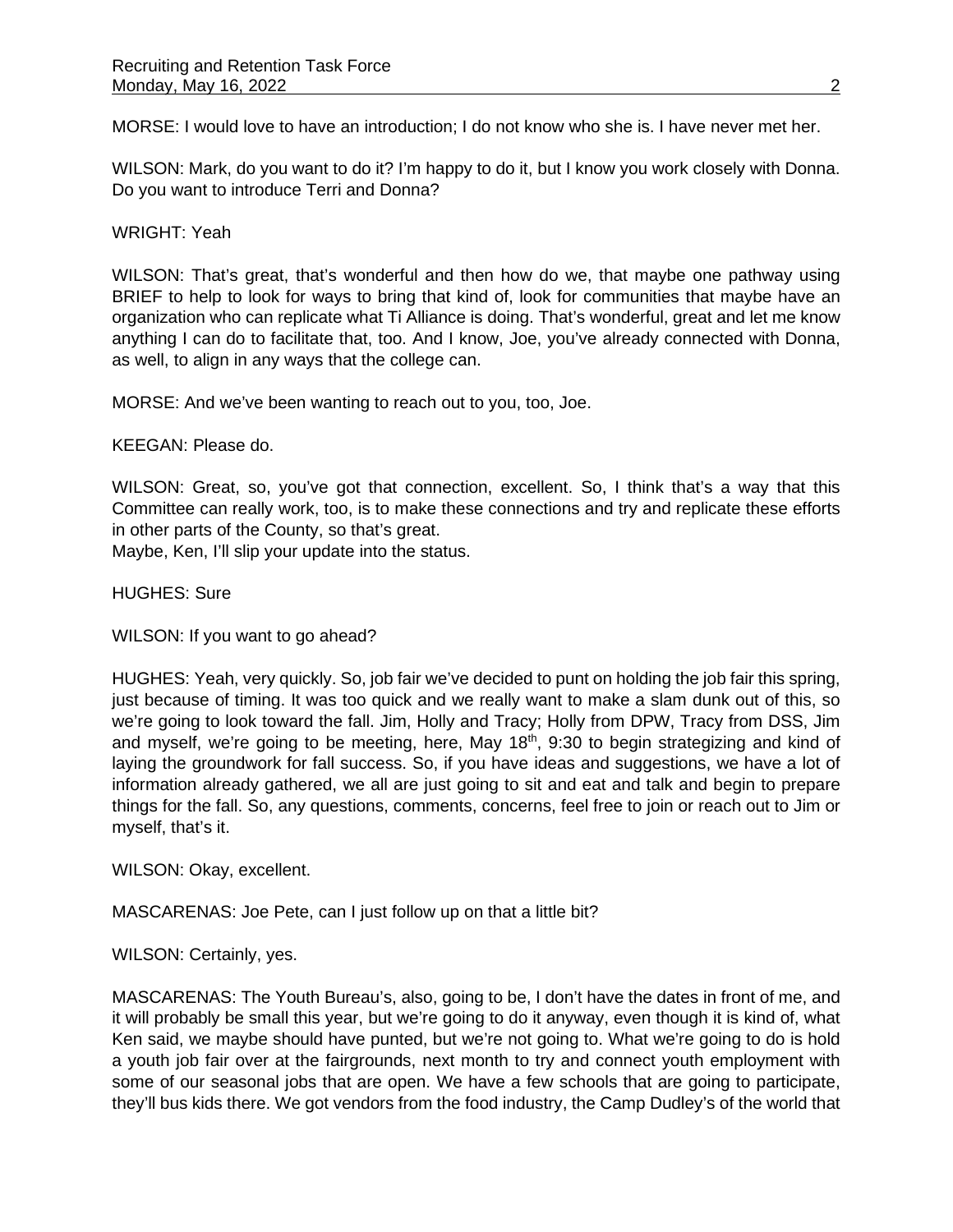are looking for employment and it's our first try at kind of doing something like this, so if it's not great, I'm okay with it. I think next year we'll do much better, but we're going to do it either way. So, if you hear about it or have anybody that's interested, let me know.

HUGHES: And that's super smart, because you're trying to fill jobs for this summer.

MASCARENAS: Absolutely.

HUGHES: So, the timing is perfect.

MASCARENAS: So, that's why it has to happen that time of year and hopefully it can turn into an annual event that will help our local businesses that operate seasonally to fill some of those jobs that are struggling to get filled.

TYLER: We have 4 or 5 places in Westport, this year, and I don't know how they're going to open up, you know, I don't know where they're going to get their employees.

MASCARENAS: Yeah, we've reached out to a number of individuals. What we've heard from one private person is, I can't come, I've got to run my place; right? I'm doing all the prep, I'm doing all this, I'm doing all that. So, we've agreed to take anything they would give us, whether it be applications and those types of things and set up booths for them, even if they can't be available the night of the job fair, but connecting these young people with employment and trying to help in any way we can is kind of our goal.

MORSE: Mike, would it be worth reaching out to chambers of commerce?

MASCARENAS: Yeah, we're doing that currently. Yup, Dee Olcott's running it all. I don't know if you know her? She's our newest Youth Bureau employee, she's our only Youth Bureau employee. So, she's worried that it's not going to be that successful, but like I said, I'm okay with that. You've got to start somewhere and that's where we're going to start.

BEERS: Did you invite every school?

MASCARENAS: Yeah, she's included every school and allowing them to visit, some it works, some it doesn't. Transportation, bus drivers are issues schools are having; right? So, there's a lot of barriers to getting people there. So, we'll see and hoping to be able to work on our big issues during the off season for next year.

KEEGAN: So, Mike, your comment jarred an idea in my head. So, we developed or put into place a platform, it's a digital platform to connect students with careers and primarily with employers, but the County is welcome to go in and post. So, Linda; you, Terri; you, Mike.

MASCARENAS: That's really a good idea.

KEEGAN: I'll have our folks that are working on it connect with you and then that way you can, which includes the youth, you know, if you wanted to, even summer jobs, we can look and see if that's an option there, as well.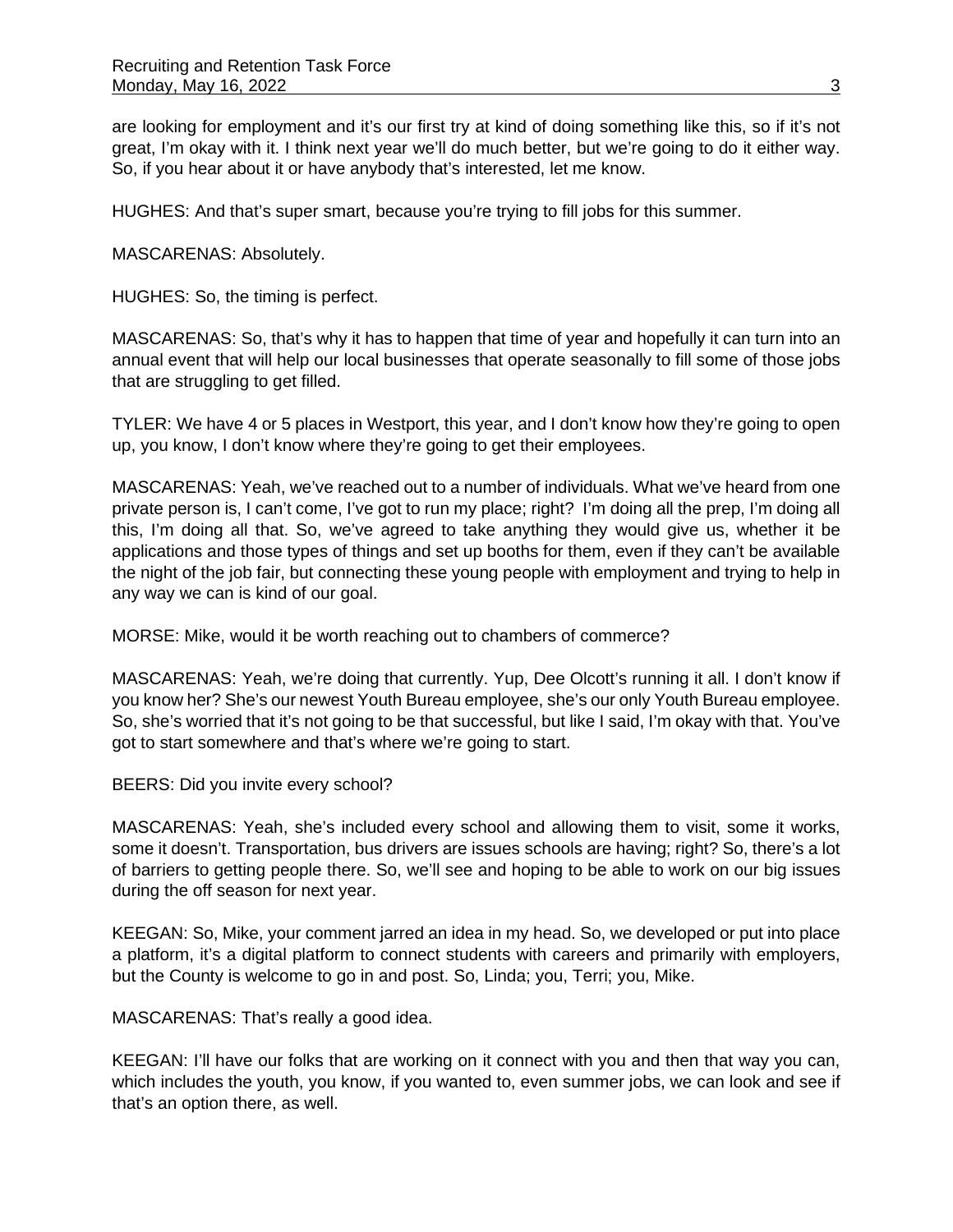MASCARENAS: That would be really cool, thank you.

WILSON: Yeah, thanks.

MONTY: I just wanted to pipe in, real quick, as far as, childcare goes. We've opened the enrollment for our summer program, the first 3 days we have over 50 kids signed up. We are opening it up to anybody that, outside communities that want to come in. It's on a first, if anybody's interested, first come, first served, because we got to primarily take the kids from our school district, that's the number one priority, but right now we've got a waiting list of people from other communities. We've got 3 families from Keene, Joe Pete, that want to bring their kids over. So, we do have that program that is available for, basically, if you start kindergarten in September, you're eligible to go and it's 7:30 until 4:30.

MORSE: What's your maximum?

MONTY: Right now, the Department of Health has us at 100, right now and last year we had, actually 104, I believe 4 were on a waiting list and we averaged 86 kids a day. So, make sure, as far as, Department Heads, get that information out, if you know anybody looking for a place to bring their kids.

TYLER: Is it true that Moriah's not running a program?

MASCARENAS: They are running one.

TYLER: They are?

MASCARENAS: They're running it at BOCES. What makes Jim's program so attractive, I am hearing from a lot of my employees in DSS, that maybe live in Moriah or surrounding towns is, hours of operations.

BEERS: Yeah, I'm sure.

MASCARENAS: Yeah, so where they might close at 2:00 in the afternoon and then, how do I get my kid home, you know, who's going to watch them between now and work being over and those types of things. They want to just go across the road and pick them up at Elizabethtown, because he's open until 4:30 and that's really accommodating that need that wasn't there in the past.

TYLER: It's not Elizabethtown school, it's Boquet Valley.

MASCARENAS: Yeah, it's Boquet Valley.

MONTY: And we have a young lady who volunteers to stay, until all kids are picked up. So, if they're not there right at 4:30, but she is compensated for it at the end of the year.

MASCARENAS: It's really a great service that you're doing for County workers, because I don't think you realize how many.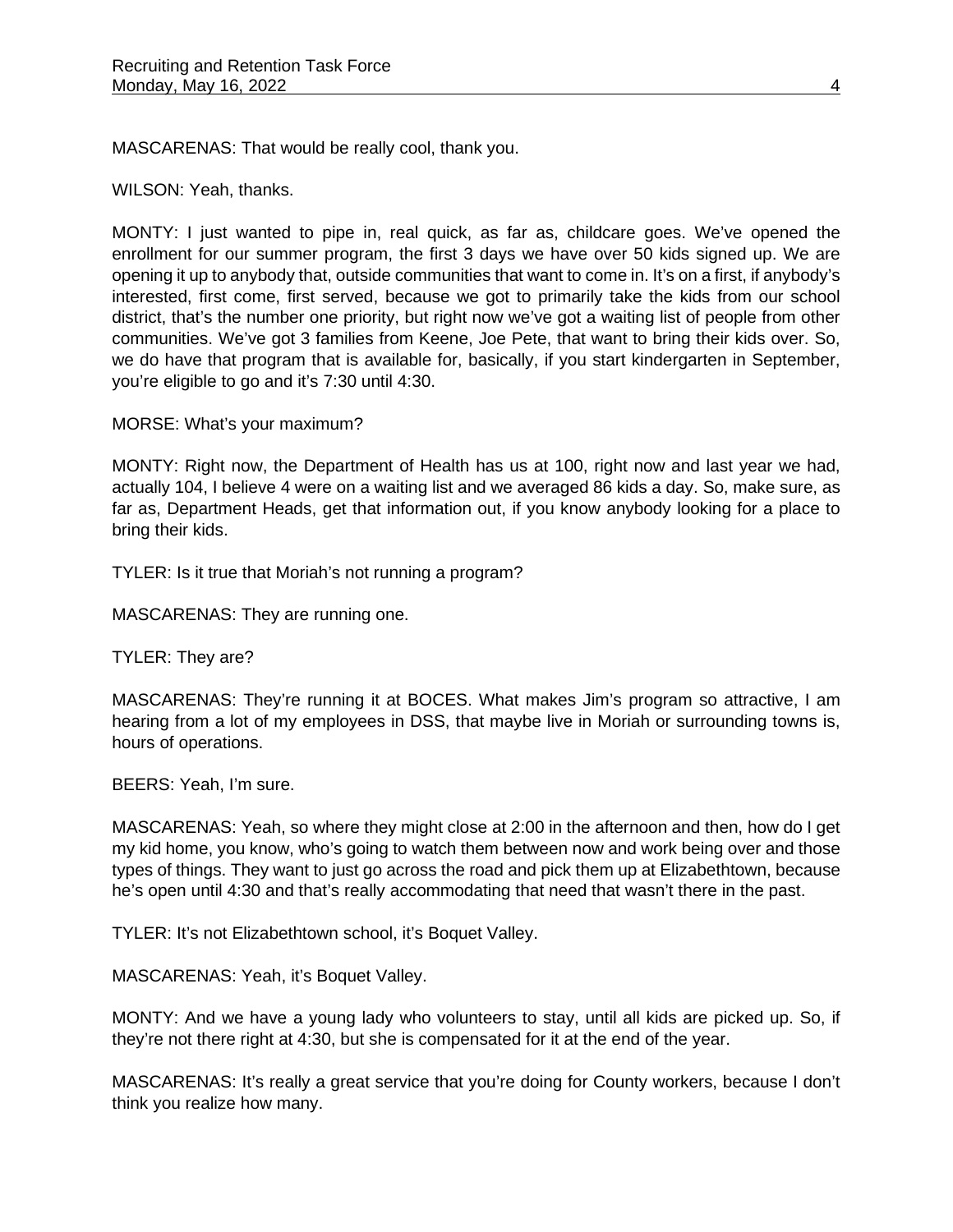BEERS: It is.

MONTY: I see it when they sign up.

MCNALLY: Is this a free program, Jim?

MONTY: Nope, it's not free. We raised it to \$75.00 for 6 weeks, per kid.

MCNALLY: So, it's pretty much free.

MONTY: But, for out of district kids it's \$150.00, but you get a discount for the 2<sup>nd</sup> kid and 3<sup>rd</sup> kid's free.

MCNALLY: Jim, what is your operating budget?

MONTY: To be honest with you, right off the top of my head…

MASCARENAS: It's not that high, really.

TYLER: He tells me \$30,000.00, so I don't know what he's telling everybody else.

MASCARENAS: I think that's probably there; right? The food is separate.

MONTY: Right, right, we serve breakfast and lunch.

MASCARENAS: Breakfast and lunch at that program, which is great.

BEERS: When you say, out of district, you mean out of Boquet Valley District?

MONTY: Out of Boquet Valley District.

BEERS: Thank you, I just wanted to be clear.

WILSON: So, that's great and some of what you're bringing up Terri and Joe and Mike, brings up to me, what I think the next step I'm looking at for this Committee is, we need to have a plan, an overall plan, because how, like we were talking in the beginning, how do we reinforce what the Ti Alliance is doing and draw in, like the other, like BRIEF? How do we replicate things in other parts of the County? What you're doing Jim, is amazing. How do we help you do that and then help that happen in other towns?

TYLER: It's not Jim, Westport's helping out.

WILSON: Okay

MONTY: For Boquet Valley.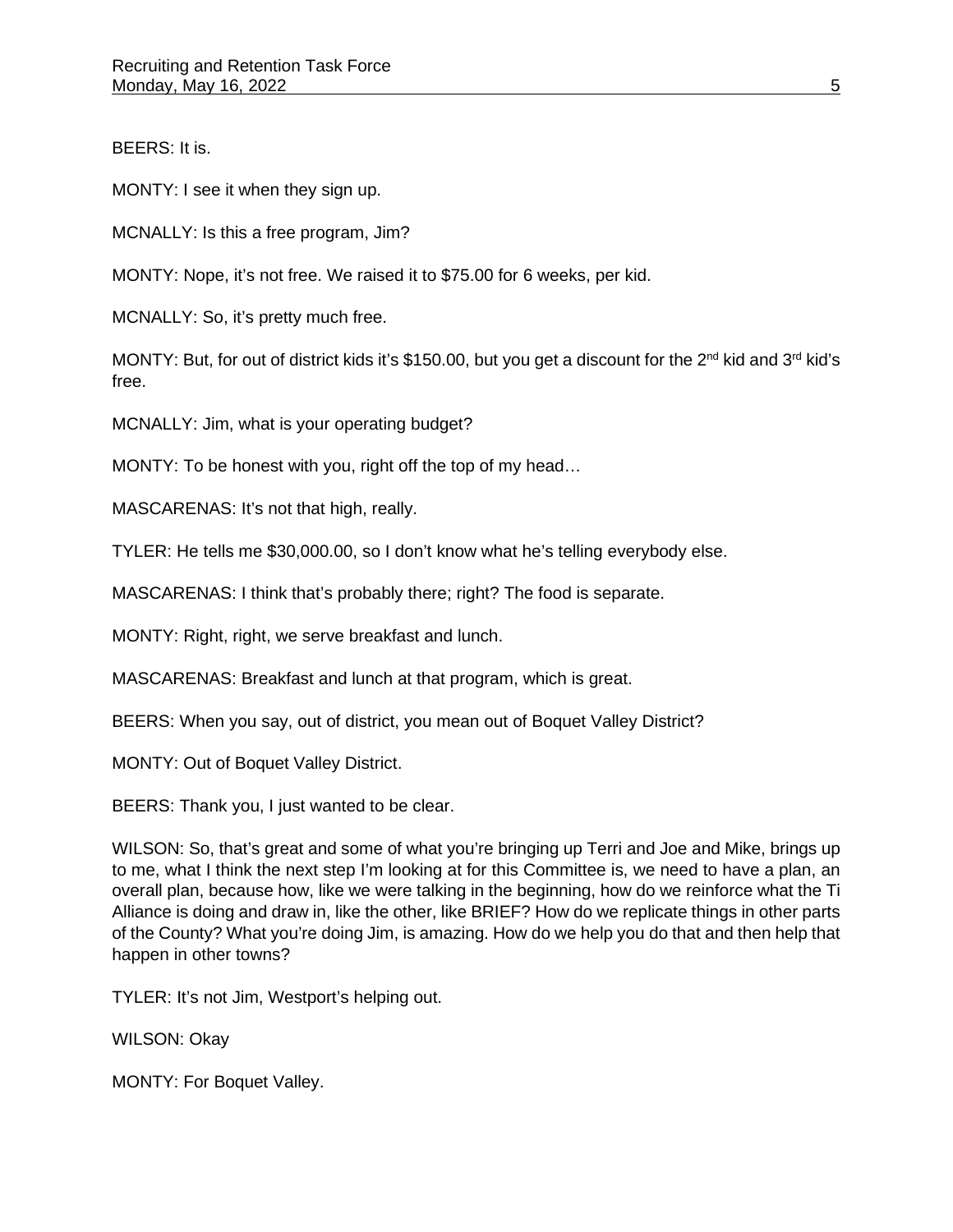WILSON: Yeah, but how do we replicate that effort? You know, you guys are doing something that hasn't been done here before. It's been town by town, everybody does their own little piece. How do we take a more regional approach and draw in other resources, so that, you know, these things are sustainable? They reach, you know, they let parents work all over the county. I mean, I know that employment piece, you know, hotels in Lake Placid are not staffed. We're struggling to staff our youth commission program and it may not run. How do we draw on, you know, make our efforts more sustainable and more easy to replicate in other parts of the county? So, what I was thinking in this second part of this agenda, is we've been kicking out good ideas about referral bonus for current employees, the job listing catalogue and career pathways at Essex County. You know, Donna Wotton, sort of talked about how they were doing that. How do we do stuff like that? Having Department Heads do recruiting, you know how are we going to do this stuff if we don't have a plan, the resources to back it up? You know, if Department Heads are going to do recruiting, we got to train them to do that, and we've got to pay them to do that, we've got to make sure they have the time to do that. If Jen is going to take on more of the outreach, the marketing, how, where is she going to focus her effort? What skills is she going need from her employees and how are we going to pay for it? I think if we go away from this short, rush meeting with one thing, it's thinking about that last point, you know, what's our strategy going to be? What are the things that we want to focus on? How are we going to conduct our marketing, our training of Department Heads? Like what is that we're going to ask people to do to start changing, you know, to get more result from our recruitment, to get people here? Because we know the follow on effect is there, it's good for school enrollment, it's good for, you know, our fire departments to have potential volunteers, but how are we going to start here, interiorly, to help start to develop a strategy and then a plan to carry that strategy, because I don't think it's fair to just dump it all on Jen and say, okay do this. Or if we are going to do that, we at least got to give her the tools to do it. So, if this Committee says, yeah, we're going to dump it all on Jen, let's give her the tools to do it and the same, if we're going to put more on Department Heads, we got to give them some tools. So, if we want to refine that idea, a little bit, but then come back and really talk about it, I think that's the next step for this group to really revise what we're doing with a plan and then give the resources to do, so that Department Heads can still run their department and not be, you know, expected to just take one more task. Here's just one more giant task. So, if anybody has any thoughts about that, any starting points or concerns, I would love to get them out there, so at our next meeting can really dig into this.

MASCARENAS: Yeah, I can tell you for me, personally and I think I can probably speak for most Department Heads, I'm not doing that, Department Heads are very reactionary to what's in front of them at any given time; right? I mean Linda wasn't dealing with the pandemic, until she was and it consumed her for the next two and half years, it continues to consume her, today. For me, on this job issue, it's become part of my life. It's become something that we have to do, if we're going to succeed and it comes at the expense of not doing other things; right? So, when you're dealing with a pandemic, you're losing the opportunity to do some of the, you know, public health things that you had focused on in years past, that's just what happens, you have to shift focus. For me, I've had to shift focus to be able to get workers into my office and it just comes at the expense of other things. I think that's just kind of what we do, but understanding that we all have to be active participants in doing that, I'm starting to benefit from that now, but it's been a year and a half worth of outreach, personal, just going to job fairs, recruiting people, word of mouth in the community, changing a little on social media how we approach things, but it's been a lot of different efforts, but I can tell you, our Departments Heads are excellent, they're resilient, they are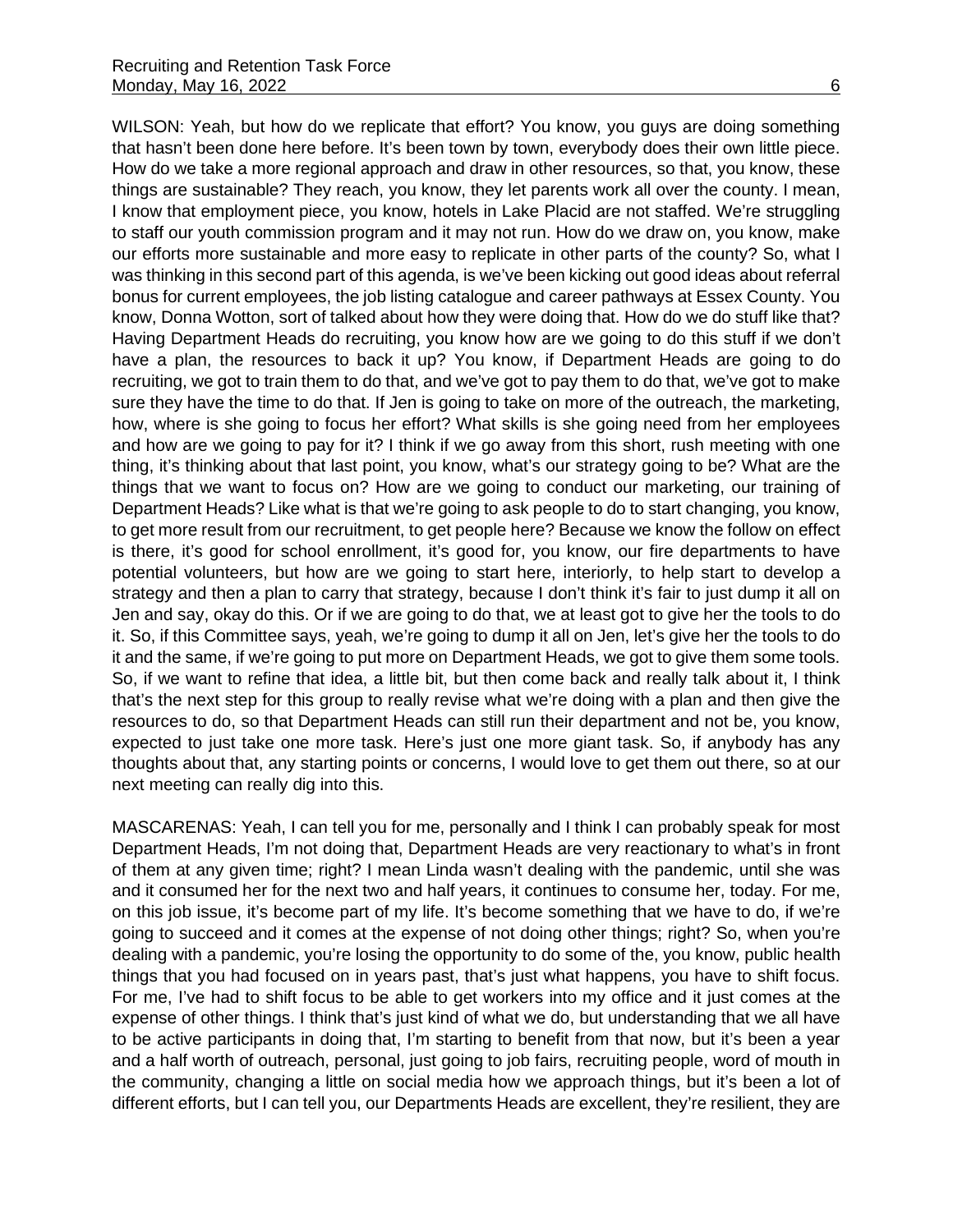going to do whatever's necessary to get the job done, but know that it's at the expense of not doing something else. Whether it's some kind of service provision or something like that, but without a workforce your service provision is going to fall through, anyhow. So, to me that's at the top of your list, is getting people through the door, you know, some people will try to put bandaids by taking on more work. That's only going to hold up for so long before you need to have a workforce that can accommodate what you're trying to accomplish. So, I think Dan and I are starting to talk about it more at Department Head Meetings, in the importance of getting people involved in our workforce that actually do the work, because they really are our best advocates in getting people.

BEERS: I would equally add that, even, so I have a bunch of new employees and the idea of lifting them up to be trained employees is also massive and so, I would, I don't know, maybe something this Committee could do is do some universal training of all new, so, Mountain Lake Services, they have an intake, once a month, everybody goes through the same OSHA training and whatnot, because that is universal to all employees, maybe even a 3-day training that new hires go through that as one less thing or burden off of us that we would have to do and everybody would have this core training. I don't know, performed by somebody other than us.

MASCARENAS: Yeah, I have a staff development person, I'm fortunate and Ken, knows her and Jim, knows her, so every new employee she deals with.

BEERS: I have the same thing, but she also has another job; right? And so, each one of my departments are really different, if you're a nurse, you're doing a lot different than Health Educator and whatnot, but there's still core stuff that we make everybody do, the OSHA, the handbook, the da, da, da, I usually send them to Jen and hope they get this overarching training, too, there. But, it might be an easier lift. Right now, I have like, everybody I hired in the last few years come in and did Covid, that's all they did and that's all they know, but that's not their job anymore. So, we're doing work plans on 7 employees, all at the same time. That's a huge lift bringing people in the door and training them.

MONTY: Two quick things, I couldn't agree more, Mike, with what you said and then the trickledown effect, it trickle downs, because now Dan's got different responsibilities and now Tracy's got different responsibilities and each time you trickle it down, everyone's obligations to what they have to do kind of take up a different level and stuff and it's very tough, but I do agree with your statement, 100%.

The other thing is, have we ever thought at the County of hiring, within Personnel, specifically, a training specialist? That would specifically be there to train new employees, granted, now Jim's employees is going to be different than Mike's, which is going to be different than Linda's, which are going to be different from Terri's, everybody department's a little different, but they would be responsible for that training, giving them the ability to see, number one, that maybe that there's promotion opportunities, if you do this and you know, whatever the training might be that's universal to all employees, they would be the one's giving it and just a thought.

WILSON: But, I think again, that's part of the bigger strategy, because if we are going to do that, what are the components of that orientation going to be? Part of it might be the career pathways, you start here as a shovel operator, where do you go from there? You know, so it's showing the doorway into being a lifelong employee here, even if your role might change 2 or 3 times. But, I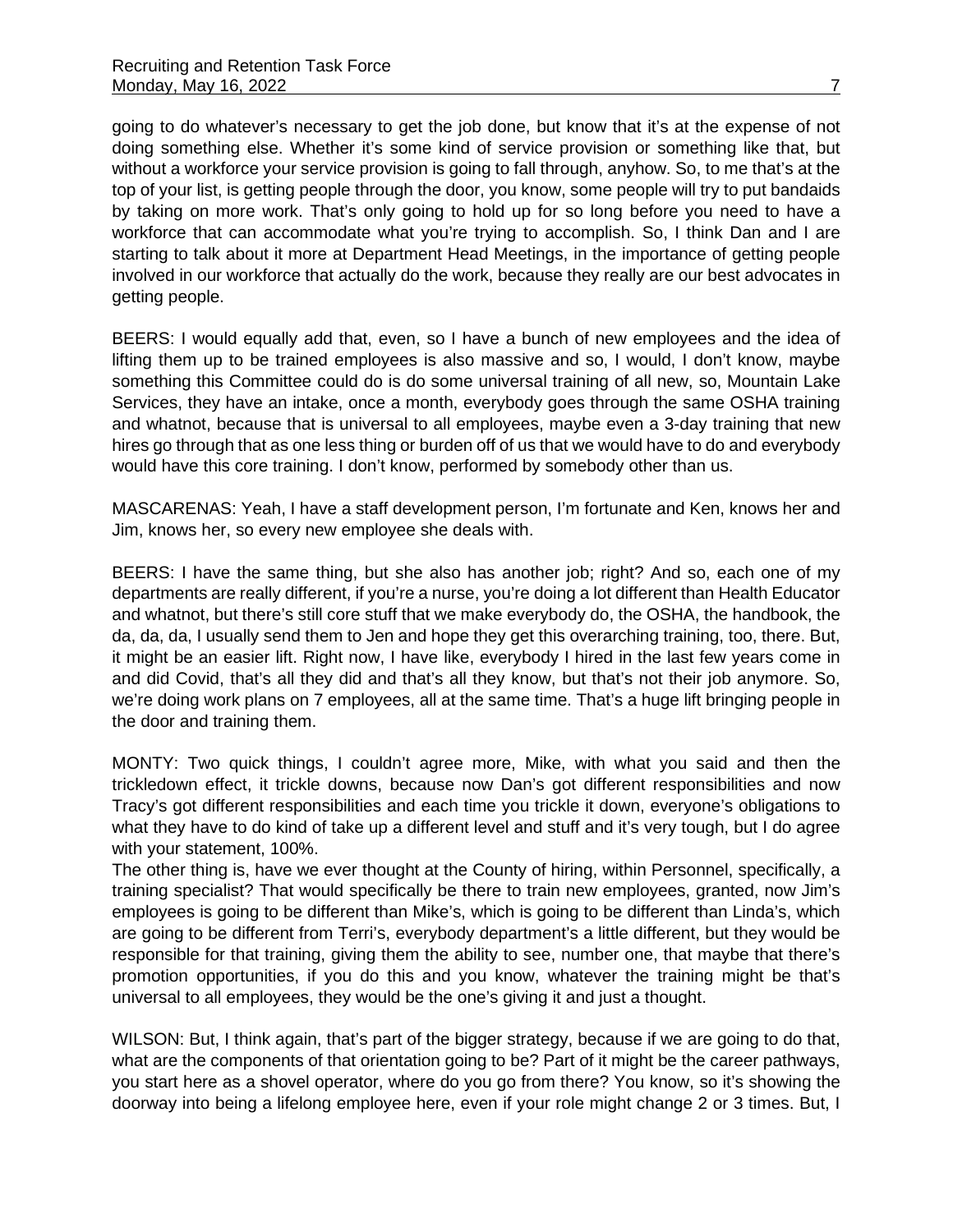think that fits into the big strategy and again, tying it to how do we sustain it, who's responsible for it, but I think that orientation, that's a key time, when you've got them fresh and their eyes are open, just who's doing it, so we standardize that, great, who's going to do it? You know, those are the kinds of things we need to decide on our strategy and then fit those things in and the resources for it.

I want to check in with you, Jen, is this, are we covering stuff that seems reasonable and like this discussion's heading in a way that's reasonable to you?

## MASCARENAS, JEN: Sure, yeah

GILLILLAND: I just have a couple of ideas; from the discussions here, in particular with Jim's program and stuff and the idea of, if we put together a guide, basically for our new employees or we hand it out at our recruiting events and things. I just call it, Working, Living, Loving Essex County and so it provides all these pieces of information, schools, summer camps, daycare, you know, I'm from Pittsburgh, how do I get my water turned on? You know, these kinds of things, all in one document, that we can give to new employees of how to live and have a good time and you know enjoy Essex County or how to deal with things here within the County structure. Or we could, also, have that online, as well.

And the other idea that I had is going on the training specialist here, might be, is also, as an additional duty or as a primary duty, you know for onboarding our new employees, also, but also having the role as a community ombudsman for our employees. So, that somebody, an employee who's here, a young person, somebody starts to run into problems out in the community or has an issue with housing or things like that, then there's a certain point that they can do within the County, you know, government structure, I've got a problem, I need help with us. Because, if we can help these people before it becomes a crisis, you know, as a training specialist, ombudsman, that they can reach out to the town or they can reach out to the school, they can help these employees with that, just an idea.

HUGHES: I just wanted to say, when I was a new employee, something that was very helpful to me, was the Q&A you put together for new supervisors. That was awesome, I mean direct question, direct answer, maybe there could be a similar document for new department heads, maybe there could be a similar document for new employees, something like that? I just learned so much from that document, and it's always modified, based on new questions that come up, that was hugely helpful.

MONTY: I just wanted to chime in on what Shaun was saying, I agree 100%, but with that being said, we do have a program in place for that, it's the Employee Assistance Program. Unfortunately, it's underutilized. It's underutilized just because of the stigmatism of, I've got problems, I can't go to EAP, somebody sees me going to EAP then, you know, and I faced that when I worked for the State. You know, people didn't want to go and share their problems, because they were afraid they were going to be seen by somebody and it could be just as simple as finding daycare, finding housing and stuff, but the stigma of people using EAP.

GILLILLAND: You know, sometimes you just change the billboard, it's not EAP.

MONTY: Yeah, absolutely, I agree, Shaun.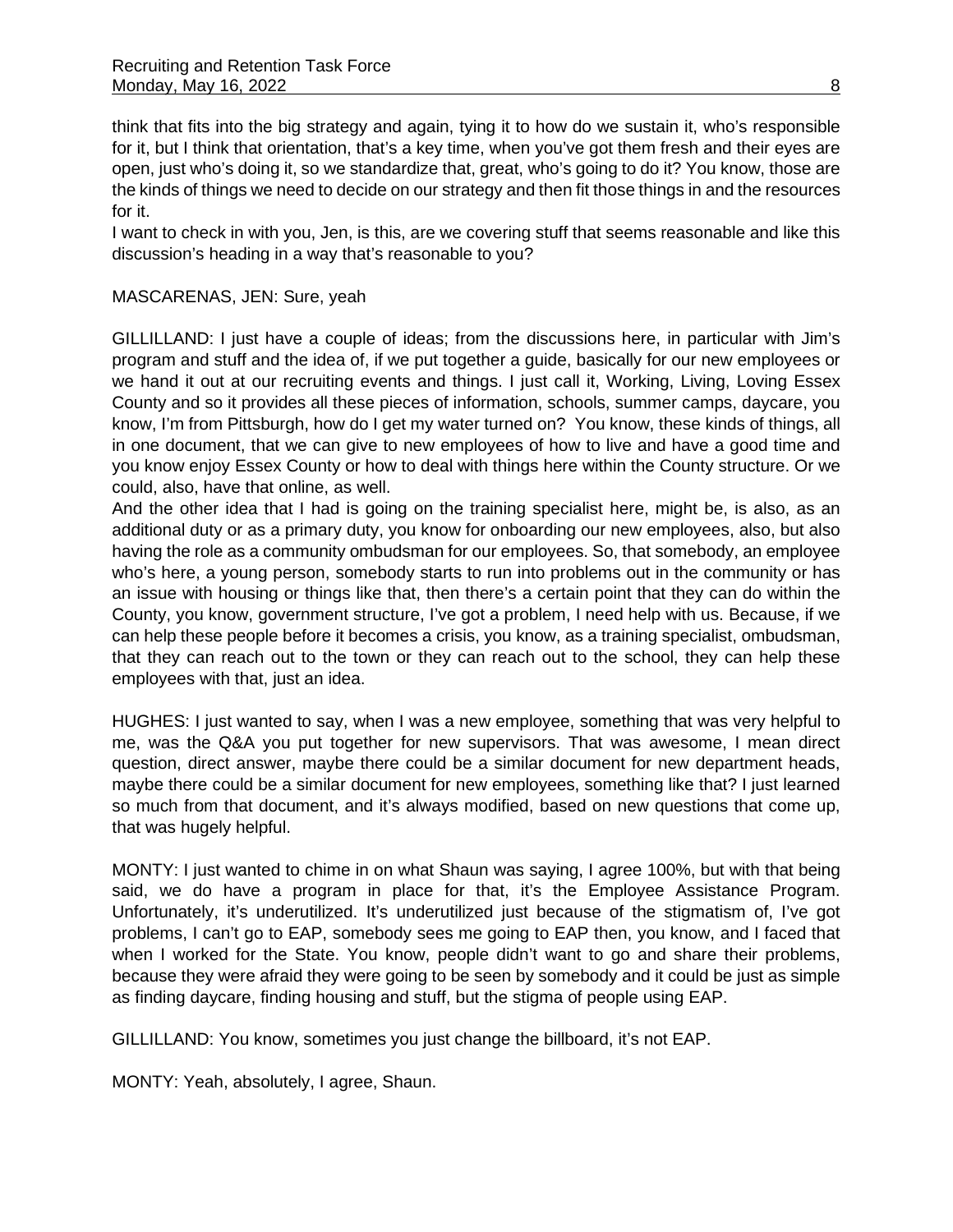WILSON: But, again, these are excellent ideas to discuss implementing. What I would ask and I do want to wrap up and I apologize, again, for rushing, I want to make sure that I don't get stuck in the Cascade Lakes, all day and I know you've got to make that drive and other people are going up there. But, what I would ask is, bring these ideas to the next meeting, but think about the big piece. How do we fit this in? Where are we going to need people to oversee stuff? What kind of resources and tools are we going to have to develop? You know and we should really clearly define our goals, too. Is it just recruiting? Is it more than that? You know, what is it that we're after and then we can really start coming up with how we get to the point of implementing some of these ideas.

MASCARENAS: We do have one action item that we need to get accomplished by next meeting. It doesn't have to get accomplished, now, people have to think about it. When we were doing recruitment and retention, last year or the year before, I can't remember, we looked at the life insurance that we offer every employee in Essex County, \$50,000.00 life insurance policy for fulltime employee, \$25,000.00 life insurance policy for part-time employee, that runs out in July. So, this Committee's got to decide whether they're going to recommend to Full Board whether that policy is renewed. The cost is \$34,000.00 for our total membership to get that renewed. That was something that we did 2 years ago, now. So, that's something, you don't have to make a decision now, everybody's got to get going, but we have, we definitely have an action item that we got to talk about in June, as that policy runs out in July.

WILSON: I'll put it on the agenda for our next and if you want to send a little, like blurb with information out to the group, that would be great.

MASCARENAS: Yup

WILSON: That would be great.

MCNALLY: I think we're missing out on the opportunity on the referral program. It's something that could get started, today. I mean, even if we hire 60 employees and we gave \$500.00, it's \$30,000.00, probably payable through ARPA and this is something we could start.

BEERS: What are we talking about?

MCNALLY: The referral program.

BEERS: Oh, I'm sorry. Mountain Lakes Services does that.

MCNALLY: Everybody's doing it.

BEERS: It's valuable.

HUGHES: Do we have to have something written up?

MCNALLY: It would be very quick to do and we keep kicking the can down the road, if we don't get something acted on. It works everywhere and it gives the employees a sense of being part of